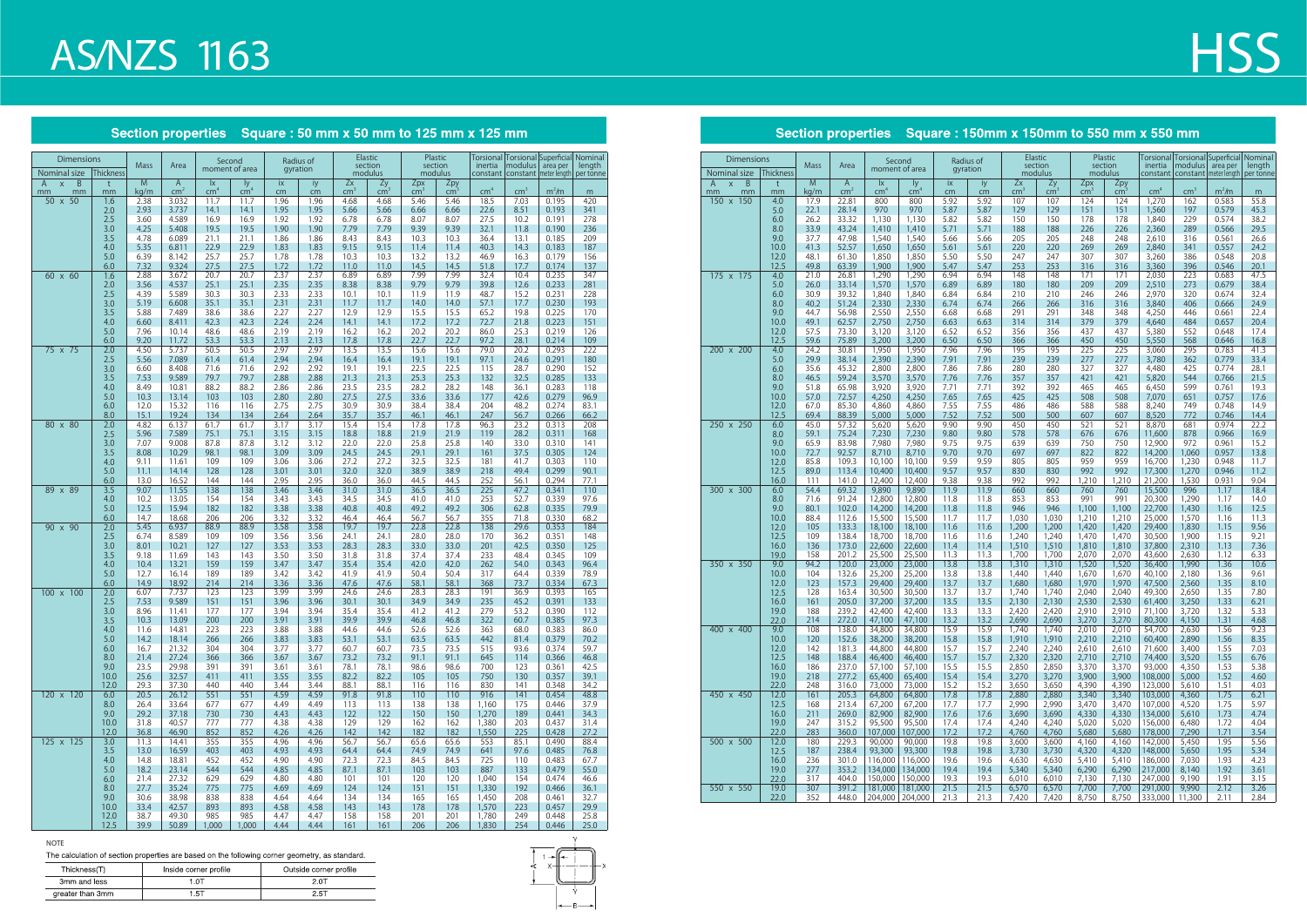## **AS/NZS 1163**

#### Section properties Rectangular: 60 mm x 30 mm to 125 mm x 50 mm

| Dimensions                          |                  |              |                 | Second          |               |              | Radius of    |                 | Elastic            | Plastic            |                         |                 |                                               |                            | Torsional Torsional Superficial  Nominal<br>length |
|-------------------------------------|------------------|--------------|-----------------|-----------------|---------------|--------------|--------------|-----------------|--------------------|--------------------|-------------------------|-----------------|-----------------------------------------------|----------------------------|----------------------------------------------------|
| Nominal size                        | <b>Thickness</b> | <b>Mass</b>  | Area            | moment of area  |               |              | gyration     |                 | section<br>modulus | section<br>modulus |                         | inertia         | modulus<br>constant   constant   meter length | area per                   | per tonne                                          |
| $\overline{B}$<br>A<br>$\mathsf{x}$ | t                | M            | $\mathsf{A}$    | <b>Ix</b>       | ly            | ix           | iy           | Zx              | Zy                 | Zpx                | Zpy                     |                 |                                               |                            |                                                    |
| mm<br>mm                            | mm               | kg/m         | cm <sup>2</sup> | cm <sup>4</sup> | $\text{cm}^4$ | cm<br>2.15   | cm           | cm <sup>2</sup> | cm <sup>3</sup>    | cm <sup>3</sup>    | cm <sup>3</sup><br>3.20 | cm <sup>4</sup> | cm <sup>3</sup>                               | m <sup>2</sup> /m<br>0.175 | m<br>470                                           |
| $60 \times 30$                      | 1.6<br>2.0       | 2.13<br>2.62 | 2.712<br>3.337  | 12.5<br>15.1    | 4.25<br>5.08  | 2.12         | 1.25<br>1.23 | 4.16<br>5.02    | 2.83<br>3.39       | 5.19<br>6.31       | 3.89                    | 10.3<br>12.6    | 4.90<br>5.88                                  | 0.173                      | 382                                                |
|                                     | 2.5              | 3.21         | 4.089           | 17.9            | 6.00          | 2.09         | 1.21         | 5.98            | 4.00               | 7.62               | 4.67                    | 15.1            | 6.98                                          | 0.171                      | 312                                                |
|                                     | 3.0              | 3.77         | 4.808           | 20.5            | 6.80          | 2.07         | 1.19         | 6.84            | 4.53               | 8.82               | 5.39                    | 17.5            | 7.95                                          | 0.170                      | 265                                                |
|                                     | 3.5              | 4.23         | 5.389           | 21.8            | 7.24          | 2.01         | 1.16         | 7.27            | 4.83               | 9.60               | 5.88                    | 19.5            | 8.69                                          | 0.165                      | 236                                                |
|                                     | 4.0              | 4.72         | 6.011           | 23.5            | 7.75          | 1.98         | 1.14         | 7.83            | 5.17               | 10.5               | 6.41                    | 21.2            | 9.37                                          | 0.163                      | 212                                                |
| 60 x 40                             | 1.6              | 2.38         | 3.032           | 15.2            | 8.16          | 2.24         | 1.64         | 5.07            | 4.08               | 6.12               | 4.64                    | 16.9            | 6.72                                          | 0.195                      | 420                                                |
|                                     | 2.0              | 2.93         | 3.737           | 18.4            | 9.83          | 2.22         | 1.62         | 6.14            | 4.92               | 7.47               | 5.65                    | 20.7            | 8.12                                          | 0.193                      | 341                                                |
|                                     | 2.5              | 3.60         | 4.589           | 22.1            | 11.7          | 2.19         | 1.60         | 7.36            | 5.87               | 9.06               | 6.84                    | 25.1            | 9.72                                          | 0.191                      | 278                                                |
|                                     | 3.0              | 4.25         | 5.408           | 25.4            | 13.4          | 2.17         | 1.58         | 8.46            | 6.72               | 10.5               | 7.94                    | 29.3            | 11.2                                          | 0.190                      | 236                                                |
|                                     | 3.5              | 4.78         | 6.089           | 27.4            | 14.5          | 2.12         | 1.54         | 9.14            | 7.26               | 11.6               | 8.75                    | 33.1            | 12.4                                          | 0.185                      | 209                                                |
|                                     | 4.0              | 5.35         | 6.811           | 29.8            | 15.7          | 2.09         | 1.52         | 9.92            | 7.86               | 12.7               | 9.62                    | 36.5            | 13.5                                          | 0.183                      | 187                                                |
| 70 x 40                             | 1.6              | 2.63         | 3.352           | 22.1<br>26.9    | 9.34          | 2.57         | 1.67         | 6.32            | 4.67<br>5.64       | 7.72<br>9.44       | 5.25                    | 21.0            | 7.90                                          | 0.215                      | 380                                                |
|                                     | 2.0<br>2.5       | 3.25<br>3.99 | 4.137<br>5.089  | 32.3            | 11.3<br>13.5  | 2.55<br>2.52 | 1.65<br>1.63 | 7.67<br>9.24    | 6.75               | 11.5               | 6.41<br>7.78            | 25.7<br>31.3    | 9.56<br>11.5                                  | 0.213<br>0.211             | 308<br>250                                         |
|                                     | 3.0              | 4.72         | 6.008           | 37.3            | 15.5          | 2.49         | 1.61         | 10.7            | 7.75               | 13.4               | 9.05                    | 36.5            | 13.2                                          | 0.210                      | 212                                                |
|                                     | 3.5              | 5.33         | 6.789           | 40.6            | 16.9          | 2.44         | 1.58         | 11.6            | 8.43               | 14.8               | 10.0                    | 41.3            | 14.7                                          | 0.205                      | 188                                                |
|                                     | 4.0              | 5.97         | 7.611           | 44.3            | 18.3          | 2.41         | 1.55         | 12.7            | 9.17               | 16.4               | 11.1                    | 45.7            | 16.1                                          | 0.203                      | 167                                                |
| 75 x 45                             | 1.6              | 2.88         | 3.672           | 28.4            | 12.9          | 2.78         | 1.88         | 7.56            | 5.75               | 9.16               | 6.46                    | 28.2            | 9.63                                          | 0.235                      | 347                                                |
|                                     | 2.0              | 3.56         | 4.537           | 34.5            | 15.7          | 2.76         | 1.86         | 9.20            | 6.96               | 11.2               | 7.90                    | 34.6            | 11.7                                          | 0.233                      | 281                                                |
|                                     | 2.5              | 4.39         | 5.589           | 41.7            | 18.8          | 2.73         | 1.84         | 11.1            | 8.37               | 13.7               | 9.61                    | 42.3            | 14.1                                          | 0.231                      | 228                                                |
|                                     | 3.0              | 5.19         | 6.608           | 48.3            | 21.7          | 2.70         | 1.81         | 12.9            | 9.66               | 16.0               | 11.2                    | 49.4            | 16.3                                          | 0.230                      | 193                                                |
|                                     | 3.5              | 5.88         | 7.489           | 52.9            | 23.8          | 2.66         | 1.78         | 14.1            | 10.6               | 17.8               | 12.5                    | 56.3            | 18.3                                          | 0.225                      | 170                                                |
|                                     | 4.0              | 6.60         | 8.411           | 58.0            | 26.0          | 2.63         | 1.76         | 15.5            | 11.6               | 19.7               | 13.8                    | 62.5            | 20.1                                          | 0.223                      | 151                                                |
|                                     | 5.0              | 7.96         | 10.14           | 66.5            | 29.7          | 2.56         | 1.71         | 17.7            | 13.2               | 23.1               | 16.2                    | 73.5            | 23.1                                          | 0.219                      | 126                                                |
|                                     | 6.0              | 9.20         | 11.72           | 72.9            | 32.3          | 2.49         | 1.66         | 19.5            | 14.4               | 26.0               | 18.1                    | 82.4            | 25.5                                          | 0.214                      | 109                                                |
| 75 x 50                             | 2.0              | 3.72         | 4.737           | 37.2            | 19.9          | 2.80         | 2.05         | 9.91            | 7.96               | 12.0               | 9.06                    | 41.4            | 13.1                                          | 0.243                      | 269                                                |
|                                     | 2.5<br>3.0       | 4.58<br>5.42 | 5.839<br>6.908  | 45.0<br>52.2    | 24.0<br>27.8  | 2.77<br>2.75 | 2.03<br>2.00 | 12.0<br>13.9    | 9.60<br>11.1       | 14.6<br>17.1       | 11.0<br>12.9            | 50.5<br>59.3    | 15.9<br>18.4                                  | 0.241<br>0.240             | 218<br>184                                         |
|                                     | 3.5              | 6.15         | 7.839           | 57.4            | 30.5          | 2.70         | 1.97         | 15.3            | 12.2               | 19.0               | 14.4                    | 67.7            | 20.6                                          | 0.235                      | 162                                                |
|                                     | 4.0              | 6.92         | 8.811           | 63.0            | 33.5          | 2.67         | 1.95         | 16.8            | 13.4               | 21.1               | 16.0                    | 75.4            | 22.7                                          | 0.233                      | 145                                                |
|                                     | 5.0              | 8.35         | 10.64           | 72.7            | 38.4          | 2.61         | 1.90         | 19.4            | 15.4               | 24.9               | 18.8                    | 89.1            | 26.4                                          | 0.229                      | 120                                                |
|                                     | 6.0              | 9.67         | 12.32           | 80.1            | 42.1          | 2.55         | 1.85         | 21.4            | 16.9               | 28.1               | 21.1                    | 101             | 29.3                                          | 0.224                      | 103                                                |
| $100 \times 40$                     | 1.6              | 3.38         | 4.312           | 53.6            | 12.9          | 3.52         | 1.73         | 10.7            | 6.44               | 13.5               | 7.10                    | 33.9            | 11.4                                          | 0.275                      | 295                                                |
|                                     | 2.0              | 4.19         | 5.337           | 65.4            | 15.6          | 3.50         | 1.71         | 13.1            | 7.81               | 16.5               | 8.69                    | 41.5            | 13.9                                          | 0.273                      | 239                                                |
|                                     | 2.5              | 5.17         | 6.589           | 79.3            | 18.8          | 3.47         | 1.69         | 15.9            | 9.39               | 20.2               | 10.6                    | 50.5            | 16.8                                          | 0.271                      | 193                                                |
|                                     | 3.0              | 6.13         | 7.808           | 92.4            | 21.7          | 3.44         | 1.67         | 18.5            | 10.8               | 23.7               | 12.4                    | 59.0            | 19.4                                          | 0.270                      | 163                                                |
|                                     | 3.5              | 6.98         | 8.889           | 102             | 23.9          | 3.38         | 1.64         | 20.4            | 11.9               | 26.6               | 13.9                    | 67.1            | 21.7                                          | 0.265                      | 143                                                |
| 100 x 50                            | 2.0              | 4.50         | 5.737           | 75.0            | 25.7          | 3.62         | 2.12         | 15.0            | 10.3               | 18.5               | 11.5                    | 61.6            | 17.7                                          | 0.293                      | 222                                                |
|                                     | 2.5<br>3.0       | 5.56<br>6.60 | 7.089<br>8.408  | 91.2<br>106     | 31.1<br>36.1  | 3.59<br>3.56 | 2.09<br>2.07 | 18.2<br>21.3    | 12.4<br>14.4       | 22.7<br>26.7       | 14.0<br>16.4            | 75.4<br>88.6    | 21.5<br>25.0                                  | 0.291<br>0.290             | 180<br>152                                         |
|                                     | 3.5              | 7.53         | 9.589           | 118             | 40.0          | 3.51         | 2.04         | 23.6            | 16.0               | 29.9               | 18.5                    | 101             | 28.2                                          | 0.285                      | 133                                                |
|                                     | 4.0              | 8.49         | 10.81           | 131             | 44.1          | 3.48         | 2.02         | 26.1            | 17.6               | 33.4               | 20.6                    | 113             | 31.2                                          | 0.283                      | 118                                                |
|                                     | 5.0              | 10.3         | 13.14           | 153             | 51.1          | 3.41         | 1.97         | 30.6            | 20.4               | 39.8               | 24.4                    | 135             | 36.5                                          | 0.279                      | 96.9                                               |
|                                     | 6.0              | 12.0         | 15.32           | 171             | 56.7          | 3.34         | 1.92         | 34.2            | 22.7               | 45.3               | 27.7                    | 153             | 40.9                                          | 0.274                      | 83.1                                               |
| 125 x 40                            | 1.6              | 4.01         | 5.112           | 94.4            | 15.8          | 4.30         | 1.76         | 15.1            | 7.91               | 19.4               | 8.63                    | 44.9            | 14.4                                          | 0.325                      | 249                                                |
|                                     | 2.0              | 4.97         | 6.337           | 116             | 19.2          | 4.27         | 1.74         | 18.5            | 9.61               | 23.8               | 10.6                    | 55.1            | 17.5                                          | 0.323                      | 201                                                |
|                                     | $2.5\,$          | 6.15         | 7.839           | 141             | 23.2          | 4.24         | 1.72         | 22.5            | 11.6               | 29.3               | 12.9                    | 67.1            | 21.2                                          | 0.321                      | 163                                                |
|                                     | 3.0              | 7.31         | 9.308           | 165             | 26.8          | 4.21         | 1.70         | 26.4            | 13.4               | 34.4               | 15.2                    | 78.5            | 24.5                                          | 0.320                      | 137                                                |
|                                     | 3.5              | 8.35         | 10.64           | 183             | 29.7          | 4.15         | 1.67         | 29.3            | 14.9               | 38.8               | 17.1                    | 89.3            | 27.6                                          | 0.315                      | 120                                                |
| $125 \times 50$                     | 2.0              | 5.29         | 6.737           | 131             | 31.4          | 4.41         | 2.16         | 20.9            | 12.6               | 26.3               | 13.9                    | 82.7            | 22.3                                          | 0.343                      | 189                                                |
|                                     | 2.5              | 6.55         | 8.339           | 160             | 38.1          | 4.38         | 2.14         | 25.5            | 15.2               | 32.3               | 17.0                    | 101             | 27.1                                          | 0.341                      | 153                                                |
|                                     | 3.0<br>3.5       | 7.78         | 9.908           | 187             | 44.4          | 4.34         | 2.12         | 29.9            | 17.7               | 38.1               | 20.0                    | 119             | 31.6                                          | 0.340                      | 129                                                |
|                                     | 4.0              | 8.90<br>10.1 | 11.34<br>12.81  | 209<br>232      | 49.5<br>54.7  | 4.29<br>4.26 | 2.09<br>2.07 | 33.4<br>37.2    | 19.8<br>21.9       | 43.0<br>48.2       | 22.5<br>25.2            | 136<br>152      | 35.8<br>39.7                                  | 0.335<br>0.333             | 112<br>99.4                                        |
|                                     | 5.0              | 12.3         | 15.64           | 274             | 63.8          | 4.19         | 2.02         | 43.9            | 25.5               | 57.7               | 30.0                    | 182             | 46.7                                          | 0.329                      | 81.4                                               |
|                                     | 6.0              | 14.4         | 18.32           | 310             | 71.4          | 4.11         | 1.97         | 49.6            | 28.5               | 66.4               | 34.3                    | 208             | 52.6                                          | 0.324                      | 69.5                                               |

### Section properties Rectangular : 102 mm x 76 mm to 175 mm x 125 mm

# **HSS**

| <b>Dimensions</b>                   |                  |              |                 |                         | Second         |              | Radius of    |              | Elastic            |                 | Plastic            |                 |                 | Torsional Torsional Superficial Nominal                    |              |
|-------------------------------------|------------------|--------------|-----------------|-------------------------|----------------|--------------|--------------|--------------|--------------------|-----------------|--------------------|-----------------|-----------------|------------------------------------------------------------|--------------|
| Nominal size                        | <b>Thickness</b> | <b>Mass</b>  | Area            |                         | moment of area | gyration     |              |              | section<br>modulus |                 | section<br>modulus | inertia         | modulus         | area per<br>constant   constant   meter length   per tonne | length       |
| B<br>$\overline{A}$<br>$\mathsf{x}$ | t                | M            | $\overline{A}$  | $\mathsf{I} \mathsf{X}$ | ly             | ix           | iy           | Zx           | Zy                 | Zpx             | Zpy                |                 |                 |                                                            |              |
| mm<br>mm                            | mm               | kg/m         | cm <sup>2</sup> | cm <sup>2</sup>         | $\frac{1}{2}$  | cm           | cm           | cm           | cm <sup>2</sup>    | cm <sup>2</sup> | cm <sup>2</sup>    | cm <sup>4</sup> | cm <sup>3</sup> | m <sup>2</sup> /m                                          | m            |
| 102 x 76                            | 3.5              | 9.07         | 11.55           | 168                     | 107            | 3.82         | 3.05         | 33.0         | 28.2               | 39.9            | 32.6               | 214             | 46.1            | 0.341                                                      | 110          |
|                                     | 4.0              | 10.2         | 13.05           | 187                     | 119            | 3.79         | 3.02         | 36.8         | 31.3               | 44.7            | 36.6               | 241             | 51.4            | 0.339                                                      | 97.6         |
|                                     | 5.0              | 12.5         | 15.94           | 222                     | 141            | 3.73         | 2.97         | 43.6         | 37.0               | 53.7            | 43.9               | 291             | 61.2            | 0.335                                                      | 79.9         |
|                                     | 6.0              | 14.7         | 18.68           | 252                     | 159            | 3.67         | 2.92         | 49.5         | 42.0               | 61.9            | 50.5               | 338             | 69.8            | 0.330                                                      | 68.2         |
| 127 x 51                            | 3.5              | 9.07         | 11.55           | 220                     | 52.6           | 4.37         | 2.13         | 34.7         | 20.6               | 44.6            | 23.4               | 144             | 37.2            | 0.341                                                      | 110          |
|                                     | 4.0<br>5.0       | 10.2         | 13.05           | 245<br>290              | 58.1           | 4.33         | 2.11         | 38.6         | 22.8               | 50.0<br>59.9    | 26.2               | 161<br>193      | 41.3            | 0.339                                                      | 97.6<br>79.9 |
|                                     | 6.0              | 12.5<br>14.7 | 15.94           | 328                     | 67.9<br>76.1   | 4.26<br>4.19 | 2.06         | 45.6<br>51.6 | 26.6<br>29.8       | 68.9            | 31.3               | 220             | 48.6<br>54.9    | 0.335<br>0.330                                             | 68.2         |
| 125 x 75                            | 2.0              | 6.07         | 18.68<br>7.737  | 169                     | 77.1           | 4.67         | 2.02<br>3.16 | 27.0         | 20.6               | 32.5            | 35.8<br>22.9       | 167             | 34.4            | 0.393                                                      | 165          |
|                                     | 2.5              | 7.53         | 9.589           | 207                     | 94.2           | 4.64         | 3.14         | 33.0         | 25.1               | 40.0            | 28.2               | 205             | 42.1            | 0.391                                                      | 133          |
|                                     | 3.0              | 8.96         | 11.41           | 243                     | 111            | 4.61         | 3.11         | 38.9         | 29.5               | 47.3            | 33.3               | 243             | 49.5            | 0.390                                                      | 112          |
|                                     | 3.5              | 10.3         | 13.09           | 273                     | 124            | 4.57         | 3.08         | 43.8         | 33.2               | 53.6            | 37.8               | 280             | 56.4            | 0.385                                                      | 97.3         |
|                                     | 4.0              | 11.6         | 14.81           | 305                     | 139            | 4.54         | 3.06         | 48.9         | 37.0               | 60.3            | 42.4               | 316             | 63.0            | 0.383                                                      | 86.0         |
|                                     | 5.0              | 14.2         | 18.14           | 364                     | 165            | 4.48         | 3.01         | 58.3         | 43.9               | 72.7            | 51.1               | 383             | 75.3            | 0.379                                                      | 70.2         |
|                                     | 6.0              | 16.7         | 21.32           | 416                     | 187            | 4.42         | 2.96         | 66.6         | 50.0               | 84.2            | 59.1               | 444             | 86.2            | 0.374                                                      | 59.7         |
|                                     | 8.0              | 21.4         | 27.24           | 502                     | 224            | 4.29         | 2.87         | 80.2         | 59.7               | 104             | 72.9               | 551             | 105             | 0.366                                                      | 46.8         |
|                                     | 9.0              | 23.5         | 29.98           | 535                     | 238            | 4.22         | 2.82         | 85.6         | 63.5               | 113             | 78.7               | 596             | 112             | 0.361                                                      | 42.5         |
| 150 x 50                            | 2.0              | 6.07         | 7.737           | 208                     | 37.2           | 5.18         | 2.19         | 27.7         | 14.9               | 35.3            | 16.3               | 104             | 26.9            | 0.393                                                      | 165          |
|                                     | 2.5              | 7.53         | 9.589           | 254                     | 45.2           | 5.15         | 2.17         | 33.9         | 18.1               | 43.5            | 19.9               | 128             | 32.8            | 0.391                                                      | 133          |
|                                     | 3.0              | 8.96         | 11.41           | 299                     | 52.6           | 5.12         | 2.15         | 39.8         | 21.1               | 51.4            | 23.5               | 150             | 38.3            | 0.390                                                      | 112          |
|                                     | 3.5              | 10.3         | 13.09           | 335                     | 59.0           | 5.06         | 2.12         | 44.7         | 23.6               | 58.3            | 26.6               | 172             | 43.3            | 0.385                                                      | 97.3         |
|                                     | 4.0              | 11.6         | 14.81           | 374                     | 65.3           | 5.02         | 2.10         | 49.8         | 26.1               | 65.4            | 29.8               | 193             | 48.2            | 0.383                                                      | 86.0         |
|                                     | 5.0              | 14.2         | 18.14           | 444                     | 76.5           | 4.95         | 2.05         | 59.2         | 30.6               | 78.9            | 35.7               | 230             | 56.8            | 0.379                                                      | 70.2         |
|                                     | 6.0              | 16.7<br>10.1 | 21.32<br>12.91  | 506<br>380              | 86.0<br>130    | 4.87<br>5.42 | 2.01<br>3.17 | 67.5<br>50.6 | 34.4<br>34.7       | 91.2            | 40.9<br>38.7       | 263<br>312      | 64.3<br>59.8    | 0.374<br>0.440                                             | 59.7<br>98.7 |
| 150 x 75                            | 3.0<br>3.5       |              | 14.84           | 429                     | 147            | 5.38         | 3.15         | 57.2         | 39.2               | 62.5            | 44.1               | 360             | 68.3            | 0.435                                                      | 85.8         |
|                                     | 4.0              | 11.6<br>13.2 | 16.81           | 480                     | 164            | 5.35         | 3.12         | 64.0         | 43.7               | 71.1<br>80.0    | 49.5               | 406             | 76.4            | 0.433                                                      | 75.8         |
|                                     | 5.0              | 16.2         | 20.64           | 576                     | 195            | 5.28         | 3.08         | 76.8         | 52.1               | 97.0            | 59.9               | 492             | 91.6            | 0.429                                                      | 61.7         |
|                                     | 6.0              | 19.1         | 24.32           | 662                     | 223            | 5.22         | 3.03         | 88.2         | 59.5               | 113             | 69.5               | 573             | 105             | 0.424                                                      | 52.4         |
|                                     | 8.0              | 24.5         | 31.24           | 807                     | 269            | 5.08         | 2.93         | 108          | 71.7               | 141             | 86.3               | 714             | 129             | 0.416                                                      | 40.8         |
|                                     | 9.0              | 27.1         | 34.48           | 866                     | 287            | 5.01         | 2.89         | 116          | 76.6               | 153             | 93.6               | 775             | 138             | 0.411                                                      | 36.9         |
| 152 x 76                            | 5.0              | 16.4         | 20.94           | 601                     | 204            | 5.36         | 3.12         | 79.0         | 53.7               | 99.8            | 61.6               | 513             | 94.3            | 0.435                                                      | 60.8         |
|                                     | 6.0              | 19.4         | 24.68           | 691                     | 233            | 5.29         | 3.07         | 90.9         | 61.4               | 116             | 71.5               | 598             | 108             | 0.430                                                      | 51.6         |
| 150 x 80                            | 3.0              | 10.4         | 13.21           | 396                     | 150            | 5.47         | 3.37         | 52.8         | 37.5               | 64.7            | 41.9               | 349             | 64.1            | 0.450                                                      | 96.4         |
|                                     | 3.5              | 11.9         | 15.19           | 448                     | 170            | 5.43         | 3.34         | 59.7         | 42.5               | 73.7            | 47.8               | 403             | 73.3            | 0.445                                                      | 83.9         |
|                                     | 4.0              | 13.5         | 17.21           | 502                     | 190            | 5.40         | 3.32         | 66.9         | 47.4               | 83.0            | 53.8               | 454             | 82.1            | 0.443                                                      | 74.0         |
|                                     | 5.0              | 16.6         | 21.14           | 602                     | 227            | 5.34         | 3.27         | 80.3         | 56.6               | 101             | 65.1               | 552             | 98.6            | 0.439                                                      | 60.3         |
| 150 x 100                           | 6.0<br>3.0       | 19.6<br>11.3 | 24.92<br>14.41  | 693<br>461              | 259<br>248     | 5.27<br>5.65 | 3.23<br>4.15 | 92.4<br>61.4 | 64.9<br>49.5       | 117<br>73.5     | 75.6<br>55.8       | 644<br>507      | 114<br>81.4     | 0.434<br>0.490                                             | 51.1<br>88.4 |
|                                     | 3.5              | 13.0         | 16.59           | 523                     | 281            | 5.61         | 4.12         | 69.7         | 56.2               | 83.9            | 63.7               | 588             | 93.3            | 0.485                                                      | 76.8         |
|                                     | 4.0              | 14.8         | 18.81           | 587                     | 315            | 5.59         | 4.09         | 78.3         | 63.0               | 94.6            | 71.8               | 664             | 105             | 0.483                                                      | 67.7         |
|                                     | 5.0              | 18.2         | 23.14           | 707                     | 379            | 5.53         | 4.04         | 94.3         | 75.7               | 115             | 87.3               | 812             | 127             | 0.479                                                      | 55.0         |
|                                     | 6.0              | 21.4         | 27.32           | 817                     | 436            | 5.47         | 4.00         | 109          | 87.3               | 134             | 102                | 951             | 147             | 0.474                                                      | 46.6         |
|                                     | 8.0              | 27.7         | 35.24           | 1,010                   | 536            | 5.35         | 3.90         | 134          | 107                | 169             | 128                | 1,210           | 182             | 0.466                                                      | 36.1         |
|                                     | 9.0              | 30.6         | 38.98           | 1.090                   | 577            | 5.29         | 3.85         | 145          | 115                | 185             | 140                | 1,320           | 197             | 0.461                                                      | 32.7         |
|                                     | 10.0             | 33.4         | 42.57           | 1,160                   | 614            | 5.23         | 3.80         | 155          | 123                | 199             | 150                | 1,430           | 211             | 0.457                                                      | 29.9         |
|                                     | 12.0             | 38.7         | 49.30           | 1,280                   | 674            | 5.10         | 3.70         | 171          | 135                | 224             | 169                | 1,610           | 234             | 0.448                                                      | 25.8         |
|                                     | 12.5             | 39.9         | 50.89           | 1,310                   | 686            | 5.07         | 3.67         | 174          | 137                | 230             | 173                | 1,650           | 239             | 0.446                                                      | 25.0         |
| 175 x 125                           | 4.0              | 17.9         | 22.81           | 1,000                   | 598            | 6.62         | 5.12         | 114          | 95.7               | 136             | 109                | 1,200           | 157             | 0.583                                                      | 55.8         |
|                                     | 5.0              | 22.1         | 28.14           | 1,210                   | 724            | 6.57         | 5.07         | 139          | 116                | 167             | 133                | 1,470           | 190             | 0.579                                                      | 45.3         |
|                                     | 6.0              | 26.2         | 33.32           | 1,410                   | 841            | 6.51         | 5.02         | 161          | 135                | 196             | 156                | 1,730           | 222             | 0.574                                                      | 38.2         |
|                                     | 8.0              | 33.9         | 43.24           | 1,770                   | 1,050          | 6.39         | 4.93         | 202          | 168                | 249             | 198                | 2,220           | 279             | 0.566                                                      | 29.5         |
|                                     | 9.0              | 37.7         | 47.98           | 1,930                   | 1,140          | 6.34         | 4.88         | 220          | 183                | 274             | 217                | 2,450           | 305             | 0.561                                                      | 26.6         |
|                                     | 10.0             | 41.3         | 52.57           | 2,070                   | 1,220          | 6.28         | 4.83         | 237          | 196                | 297             | 235                | 2,660           | 329             | 0.557                                                      | 24.2         |
|                                     | 12.0             | 48.1         | 61.30           | 2,320                   | 1,370          | 6.15         | 4.73         | 265          | 219                | 339             | 268                | 3,050           | 371             | 0.548                                                      | 20.8         |